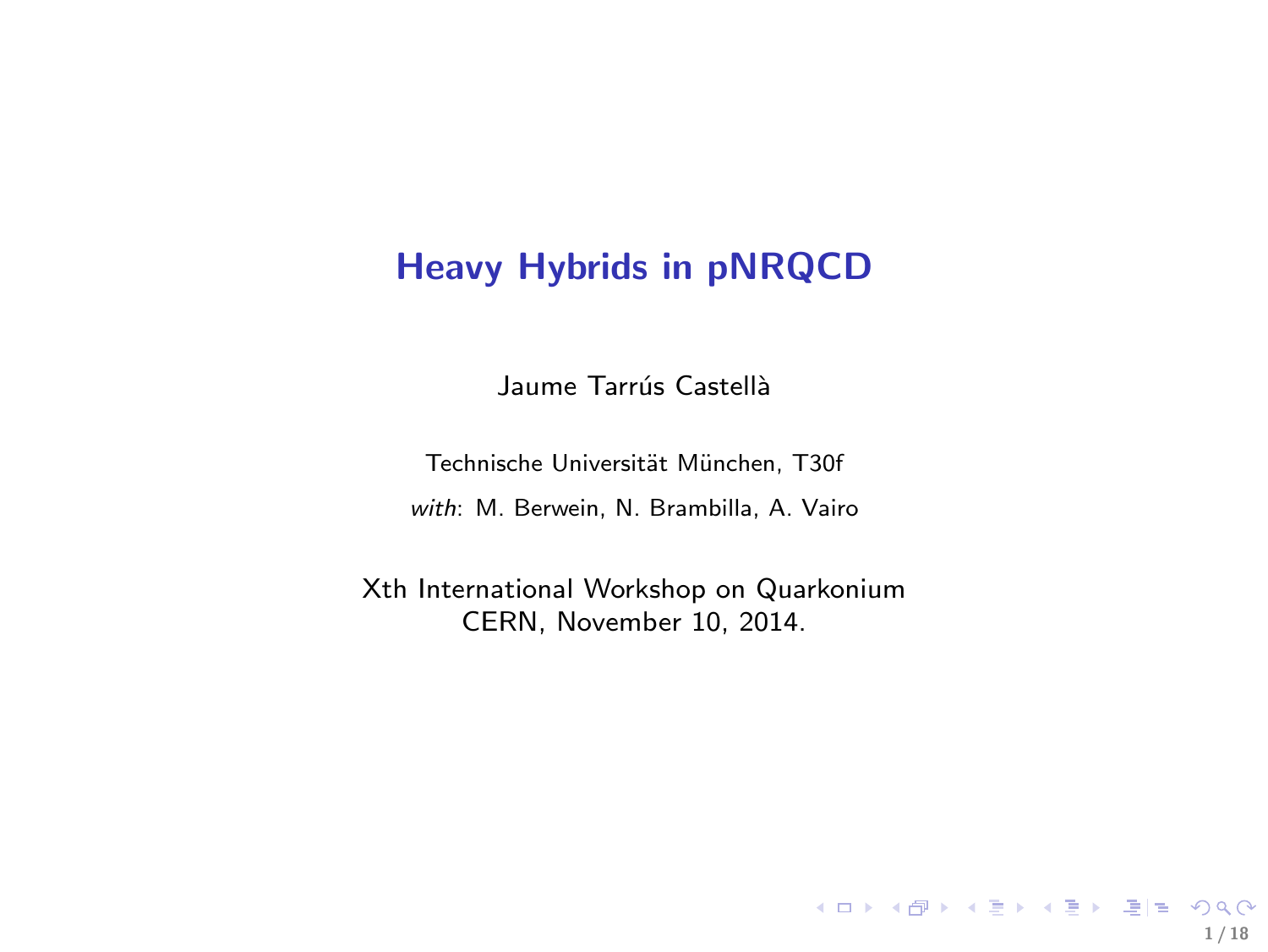► In the last decade many new unexpected states have been found close or above threshold.



- $\blacktriangleright$  The states that do not fit Quarkonium potential models are called Exotics and labeled Xs, Ys and Zs.
- $\triangleright$  This states are candidates for non traditional hadronic states, including four constituent quark or an excited gluon constituent.
- $\blacktriangleright$  There is an ongoing experimental effort to study normal and Exotic quarkonium: new states, production mechanisms, decays and transitions, precision and high statistics data.
- ▶ BaBar, Belle2, BESIII, LHCb and Panda (under construction).

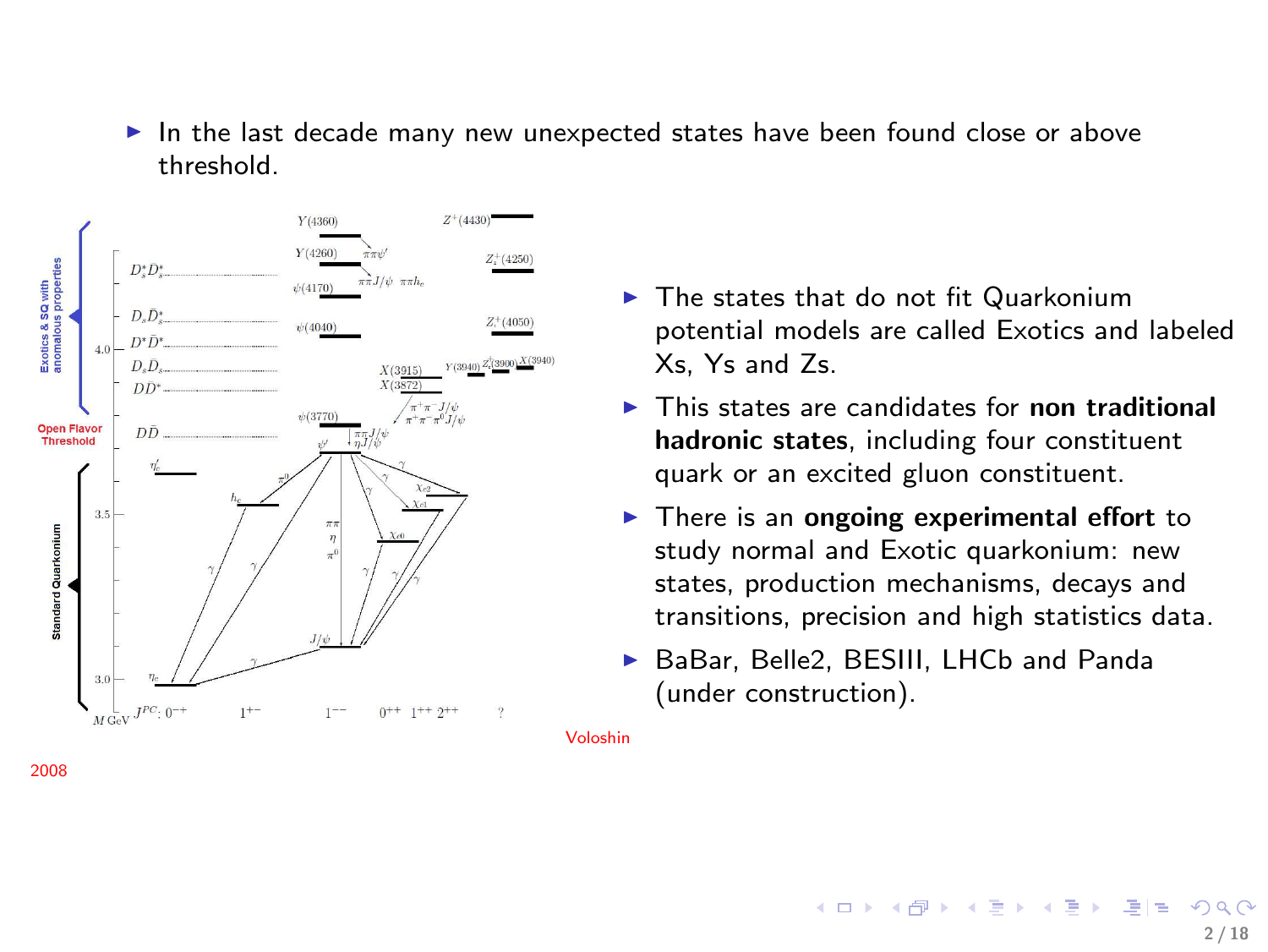# Quarkonium Hybrids

#### What are quarkonium Hybrids?

A quarkonium hybrid consists of  $Q$ ,  $\overline{Q}$  in a color octet configuration and a gluonic excitation g.

#### Born-Oppenheimer Hybrids:

The heavy quarks are nearly static, and the gluons adapt nearly instantaneously.

Born-Oppenheimer approximation Heavy Hybrids

- The gluonic static energies can be defined in NRQCD and computed on the lattice or, in the short range, using pNRQCD.
- The hybrid state energy levels are obtained solving the Schrödinger equation with  $H_{kin} + E_g$ .
- $\bullet$   $H_{kin}$  acts on the gluon wave functions. Additional approximations are needed, because the gluonic wave functions are not available.
- The mixing terms have to be taken into account because the static energies are degenerate at short distances.

Pioneered by Juge, Kuti, Morningstar 1999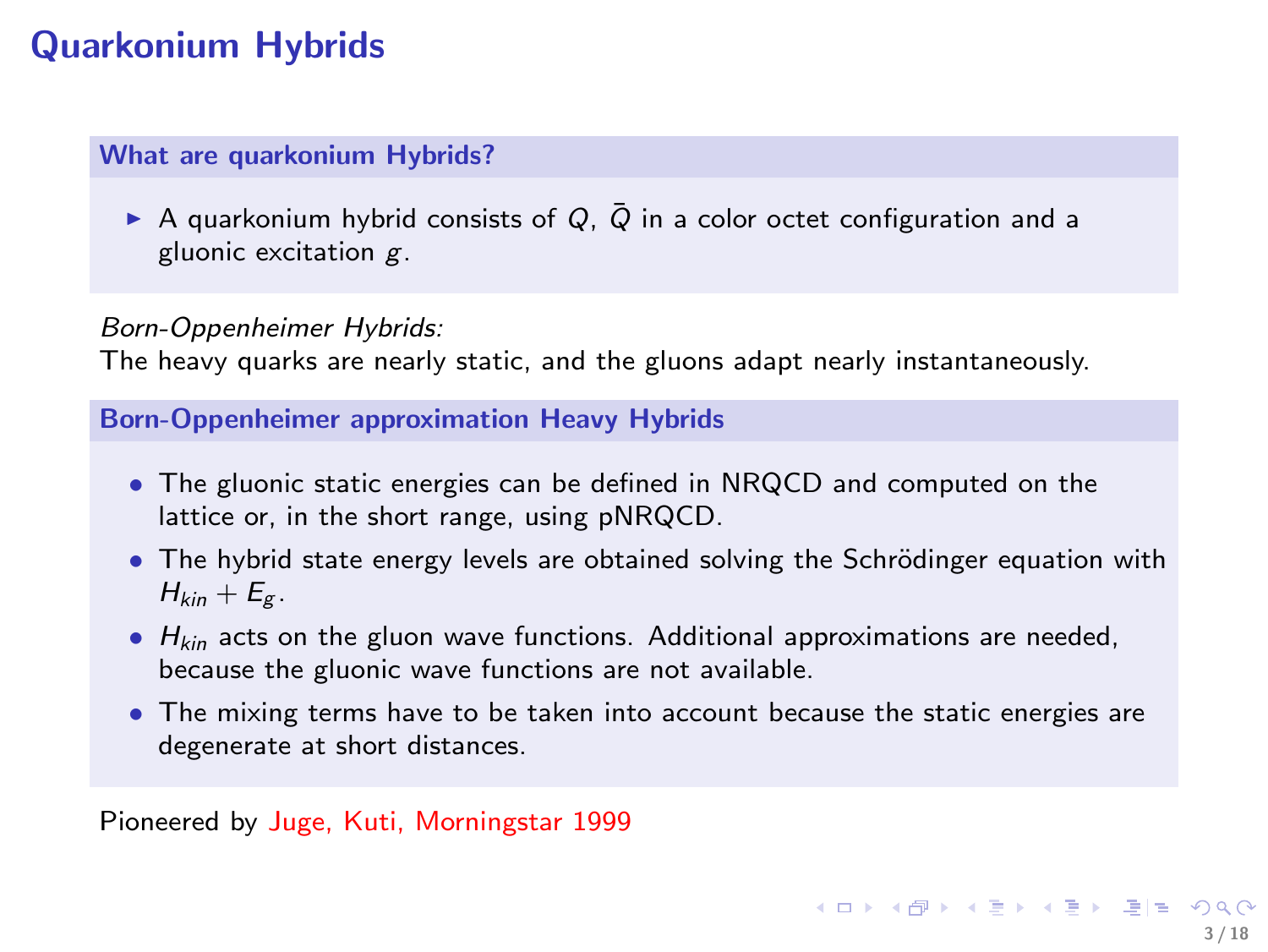### Symmetries of the static system

Static states classified by symmetry group  $D_{\infty h}$ Representations labeled  $\Lambda_{\eta}^{\sigma}$ 

- ◮ Λ rotational quantum number  $|\hat{\mathsf{n}} \cdot \mathsf{K}| = 0, 1, 2...$  corresponds to  $Λ = Σ$ , Π, Δ...
- $\blacktriangleright$   $\eta$  eigenvalue of  $CP$ :  $g \hat{=} + 1$  (gerade),  $u \hat{=} - 1$  (ungerade)
- $\triangleright$   $\sigma$  eigenvalue of reflections
- $\triangleright$   $\sigma$  label only displayed on  $\Sigma$  states (others are degenerate)



K ロ ▶ K @ ▶ K 경 ▶ K 경 ▶ (경)

- The static energies correspond to the irreducible representations of  $D_{\infty h}$ .
- In general it can be more than one state for each irreducible representations of  $D_{\infty h}$ , usually denoted by primes, e.g.  $\Pi_u$ ,  $\Pi'_u$ ,  $\Pi''_u$ ...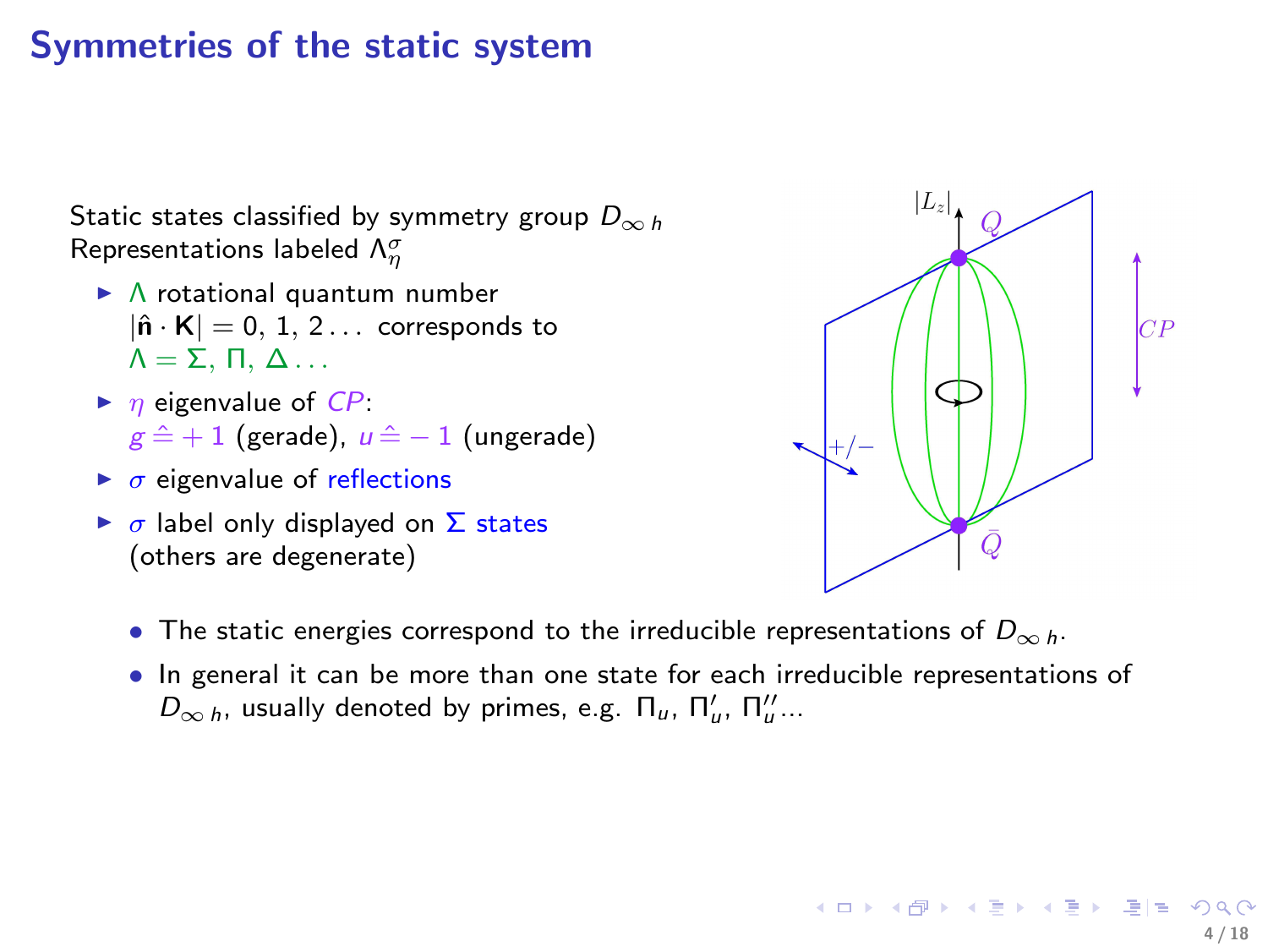### Lattice data on hybrid static energies



Juge, Kuti, Morningstar 2002

- $\blacktriangleright$   $\Sigma_g^+$  is the ground state potential that generates the standard quarkonium states.
- ▶ The rest of the static energies correspond to excited gluonic states that generate hybrids.
- $\blacktriangleright$  The two lowest hybrid static energies are  $\Pi_u$ and  $\sum_{u}^{-}$ , they are nearly degenerate at short distances.
- ▶ The static energies have been computed in quenched lattice QCD, the most recent data by Juge, Kuti, Morningstar, 2002 and Bali and Pineda 2003.
- ► Quenched and unquenched calculations for  $\Sigma_g^+$ and  $\Pi_{\mu}$  were compared in Bali et al 2000 and good agreement was found below string breaking distance.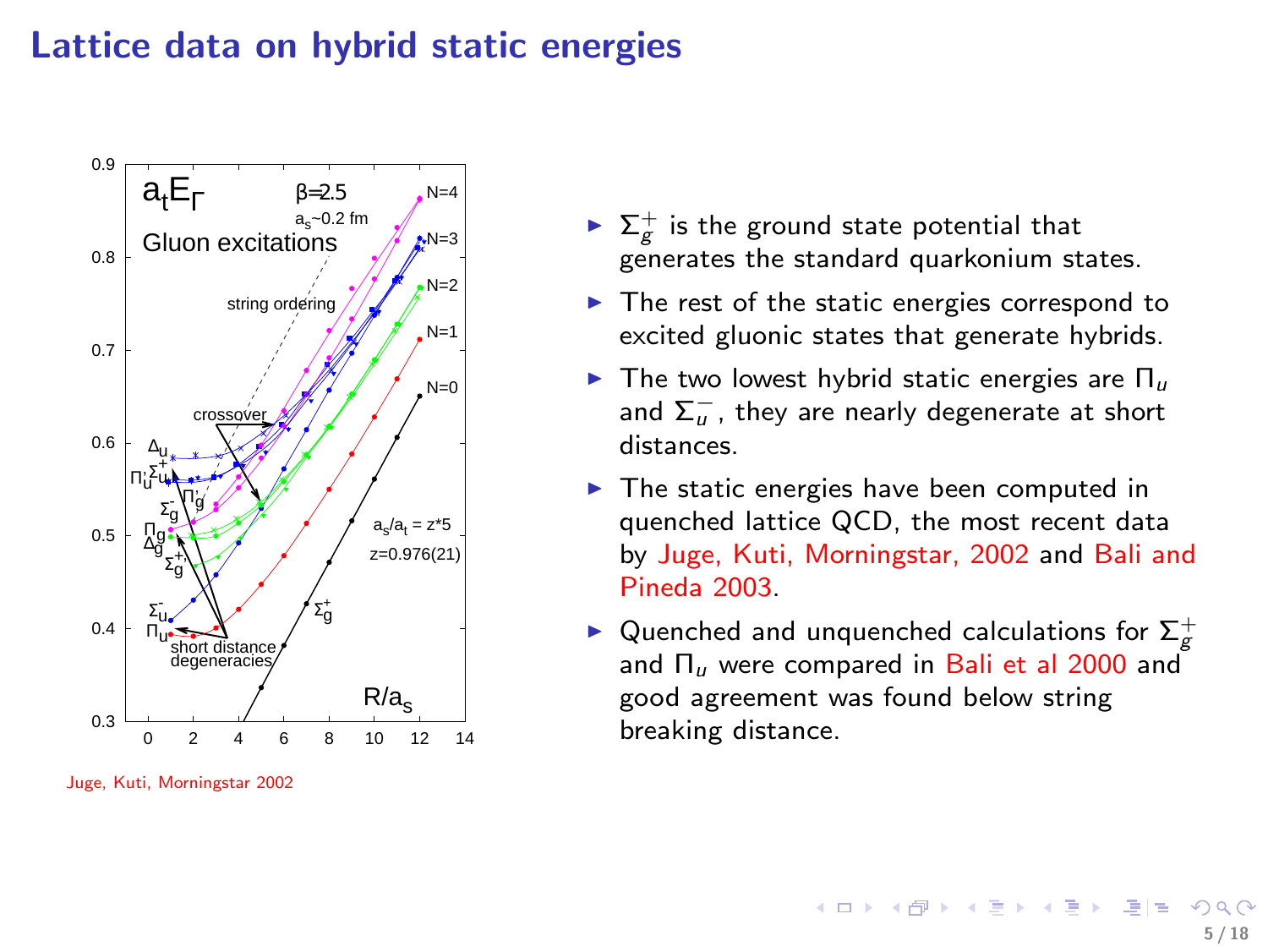### Radial wave functions and and Schrödinger equation

The **hybrid masses** are obtained by solving the Schrödinger equation with  $H_{kin}+E_{n\Lambda\gamma\over\eta}$ 

► Let us define Hybrid state as:

$$
|N;j,m,s,l;n,\eta;\epsilon\rangle=\sum_{\Lambda}\int dr\,|j,m,s,l;n,\Lambda,\eta;\epsilon\rangle\,\frac{\psi^{\Lambda}_{N}(r)}{r}\,.
$$

►  $H_{kin} = -\frac{\partial_r^2}{2\mu} + \frac{L_{Q\overline{Q}}^2}{2\mu r^2}$  acts in principle on **both** the gluonic and heavy quark parts.

 $\blacktriangleright$  The radial derivative acting on the gluonic state can be ignored.

#### Angular derivative

In spherical coordinates  $\mathbf{K} = K_{\theta} \hat{\theta} + K_{\phi} \hat{\phi} + K_n \hat{\mathbf{n}}$ , and the rising and lowering operators  $K_{\pm}=K_{\theta}\pm iK_{\phi}$ .

$$
\mathsf{L}_{Q\overline{Q}}^2 = (\mathsf{L} - \mathsf{K})^2 = \mathsf{L}^2 - 2\mathsf{L} \cdot \mathsf{K} + \mathsf{K}^2
$$

$$
= \mathsf{L}^2 - 2K_n^2 + \mathsf{K}^2 - L_n - K_n - L_n + K_n,
$$

- Acting on our  $J^{PC}$  eigenstates the first two terms give  $I(I + 1)$  and  $-2\Lambda^2$ .
- $K^2 L_-K_+ L_+K_-$  is not directly determined since we do not have the gluonic wave functions.
- $L_K + L_K$  mixes different channels.

KO KARKA ER A ER ETER DA G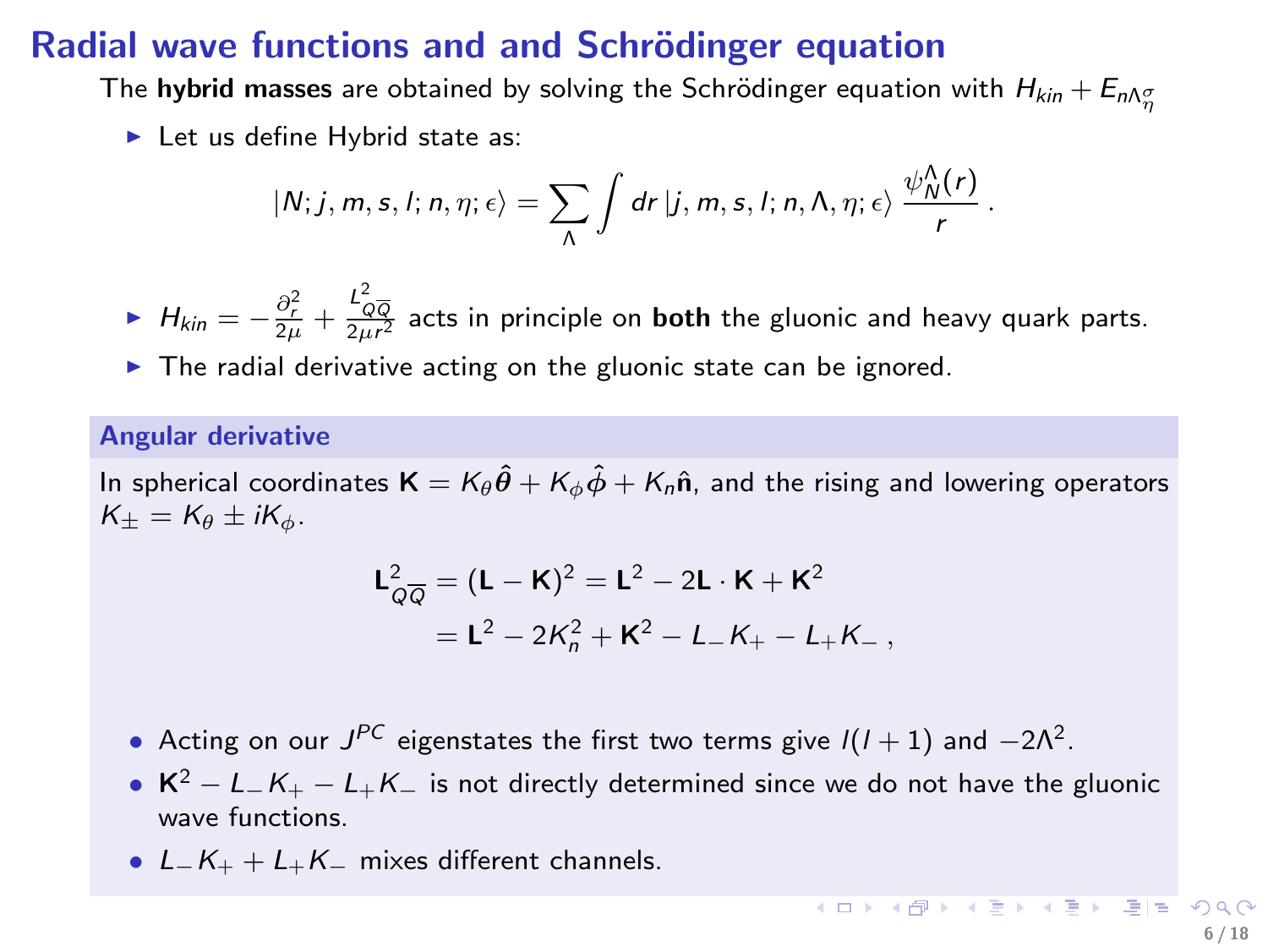To determine the last two terms we use:

- 1.  $L^2_{Q\overline{Q}}/2\mu r^2$  is most important in the short range.
- 2. The static symmetry group  $D_{\infty h}$  is extended to  $O(3) \times C$  in the limit  $r \to 0$ .  $\Rightarrow$  approximate K<sup>2</sup> − L<sub>−</sub>K<sub>+</sub> − L<sub>+</sub>K<sub>−</sub> for its short range behavior.

#### $\bullet$   $\langle \mathsf{K}^2 \rangle = k(k+1)$  with  $k$  from the  $\mathsf{K}^{PC}$  multiplet corresponding to  $n\Lambda_\eta^\sigma$  in the  $r \rightarrow 0$  limit.

 $\bullet$  For the three the lowest static energies,  $\Sigma_g^+$ , Π<sub>u</sub> and  $\Sigma_u^-$ , pNRQCD tells us these are  $0^{++}$ ,  $1^{+-}$  and  $1^{+-}$  respectively.

### $L$ <sub>−</sub> $K$ <sub>+</sub> +  $L$ <sub>+</sub> $K$ <sub>−</sub>

 $K^2$ 

- If we ignore the mixing terms, for  $\Lambda > 0$ , there are two degenerate states with opposite parity. If we include them the degeneracy is lifted and we obtain an effect called Λ-doubling.
- The mixing involves gluonic static energies with  $\lambda$  and  $\lambda \pm 1$ .
- We will only consider mixing between static energies that are nearly degenerate.
- We have considered the mixing through coupled Schrödinger equations.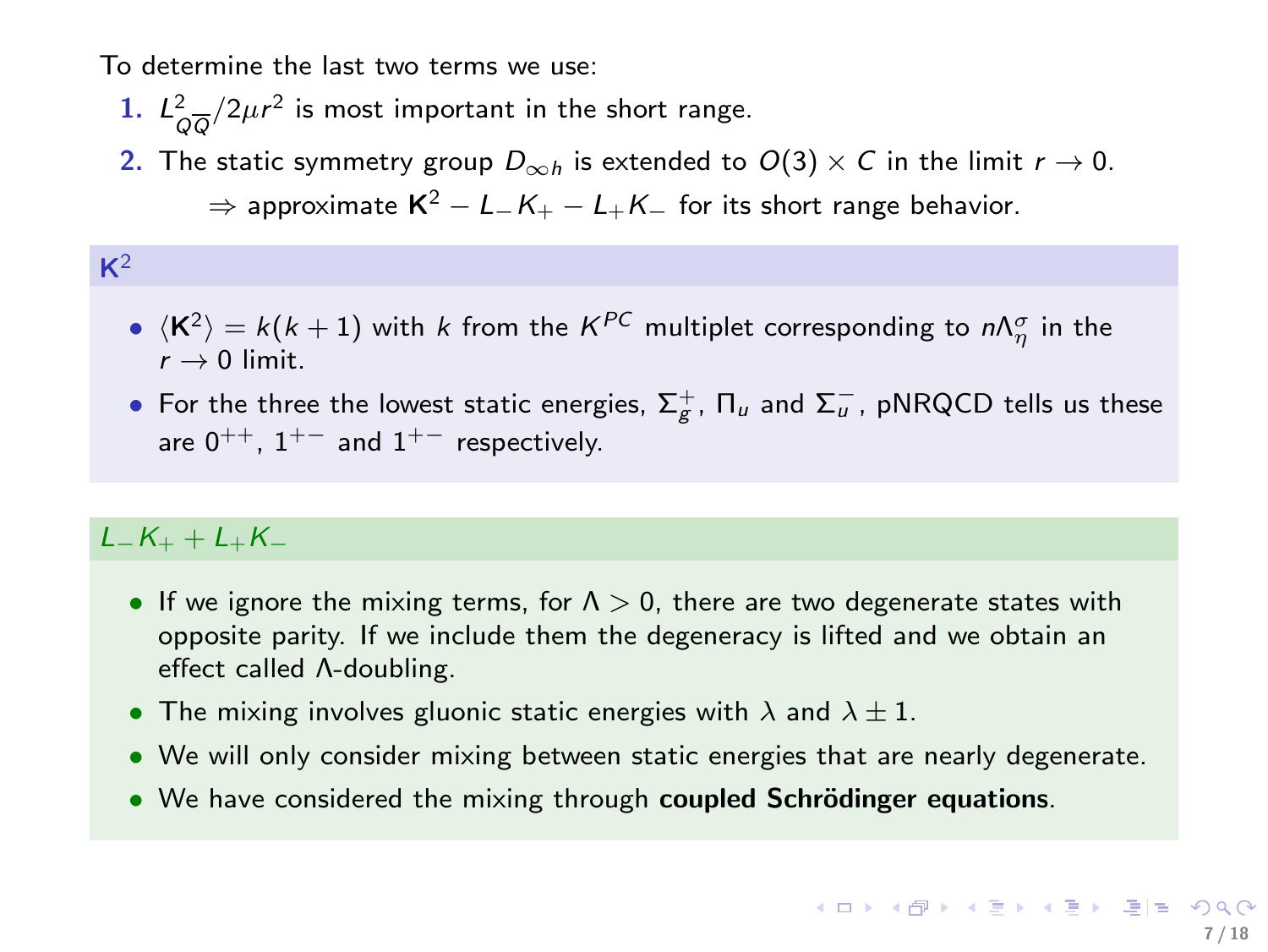# Gluonic static energies in pNRQCD

#### EFT of QCD for Quarkonium

- ▶ Quarkonium systems are non-relativistic bound states.
- ► Multiscale system:  $m \gg p_Q \gg E_b$ , and  $\Lambda_{QCD}$ . m is the heavy–quark mass.
- $\triangleright$  We can exploit the scale hierarchies by building an Effective Field Theory (EFT).

#### pNRQCD for Hybrid static energies

- ► The short range  $\mathbf{p}_Q \sim 1/r \gg \Lambda_{QCD}$  behavior of the static energies can be studied in weakly-coupled pNRQCD.
- In this region pNRQCD is obtained integrating out  $\mathbf{p}_{Q}$  (perturbative) and  $\Lambda_{QCD}$ nonperturbative.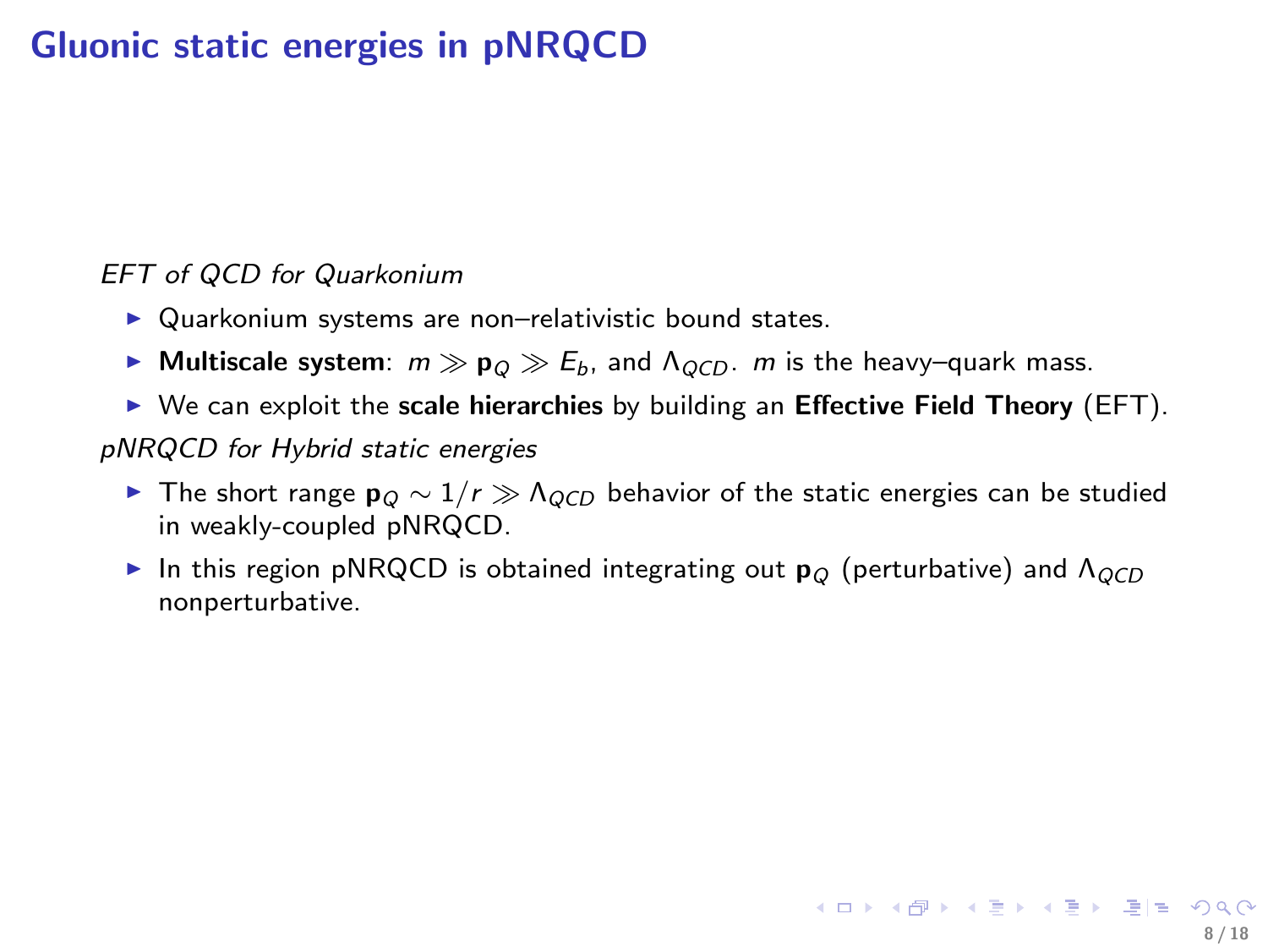▶ The Gluelumps are the adjoint sources in the presence of a gluonic field

$$
H(\mathbf{R},\mathbf{r},t)=H^{a}(\mathbf{R},t)\,\mathcal{O}^{a\dagger}\left(\mathbf{R},\mathbf{r},t\right),
$$

| Gluonic excitation operators up to dim 3 |                                   |          |                                                                                                                                         |  |  |  |  |
|------------------------------------------|-----------------------------------|----------|-----------------------------------------------------------------------------------------------------------------------------------------|--|--|--|--|
|                                          | $\Lambda_n^{\sigma}$              | $K^{PC}$ | $H^a$                                                                                                                                   |  |  |  |  |
|                                          | $\Sigma_u^-$                      | $1+-$    | $\mathbf{r} \cdot \mathbf{B}$ , $\mathbf{r} \cdot (\mathbf{D} \times \mathbf{E})$                                                       |  |  |  |  |
|                                          | $\Pi_{\mu}$                       | $1+-$    | $r \times B$ , $r \times (D \times E)$                                                                                                  |  |  |  |  |
|                                          |                                   |          | $\mathbf{r} \cdot \mathbf{E}$ , $\mathbf{r} \cdot (\mathbf{D} \times \mathbf{B})$                                                       |  |  |  |  |
|                                          | $\stackrel{\Sigma_g^+{}'}{\Pi_g}$ | $- -$    | $r \times E$ , $r \times (D \times B)$                                                                                                  |  |  |  |  |
|                                          |                                   |          | $(r \cdot D)(r \cdot B)$                                                                                                                |  |  |  |  |
|                                          | $\Sigma_g^-$<br>$\Pi'_g$          |          | $\mathbf{r} \times ((\mathbf{r} \cdot \mathbf{D})\mathbf{B} + \mathbf{D}(\mathbf{r} \cdot \mathbf{B}))$                                 |  |  |  |  |
|                                          |                                   |          | $(\mathbf{r} \times \mathbf{D})^i (\mathbf{r} \times \mathbf{B})^j + (\mathbf{r} \times \mathbf{D})^j (\mathbf{r} \times \mathbf{B})^i$ |  |  |  |  |
|                                          | $\frac{\Delta_g}{\Sigma_u^+}$     | $2^{+-}$ | $(r \cdot D)(r \cdot E)$                                                                                                                |  |  |  |  |
|                                          |                                   | $2^{+-}$ | $r \times ((r \cdot D)E + D(r \cdot E))$                                                                                                |  |  |  |  |
|                                          | $\Delta_{\rm II}$                 |          | $(\mathbf{r} \times \mathbf{D})^i (\mathbf{r} \times \mathbf{E})^j + (\mathbf{r} \times \mathbf{D})^j (\mathbf{r} \times \mathbf{E})^i$ |  |  |  |  |

► We can see that in the short distance limit the  $\Pi_u - \Sigma_u^-$ ,  $\Pi_g - \Sigma_g^{+\prime}$ ,  $\Delta_g - \Sigma_g^- - \Pi_g'$  and  $\Delta_u - \Pi_u' - \Sigma_u^+$  multiplets must be degenerate.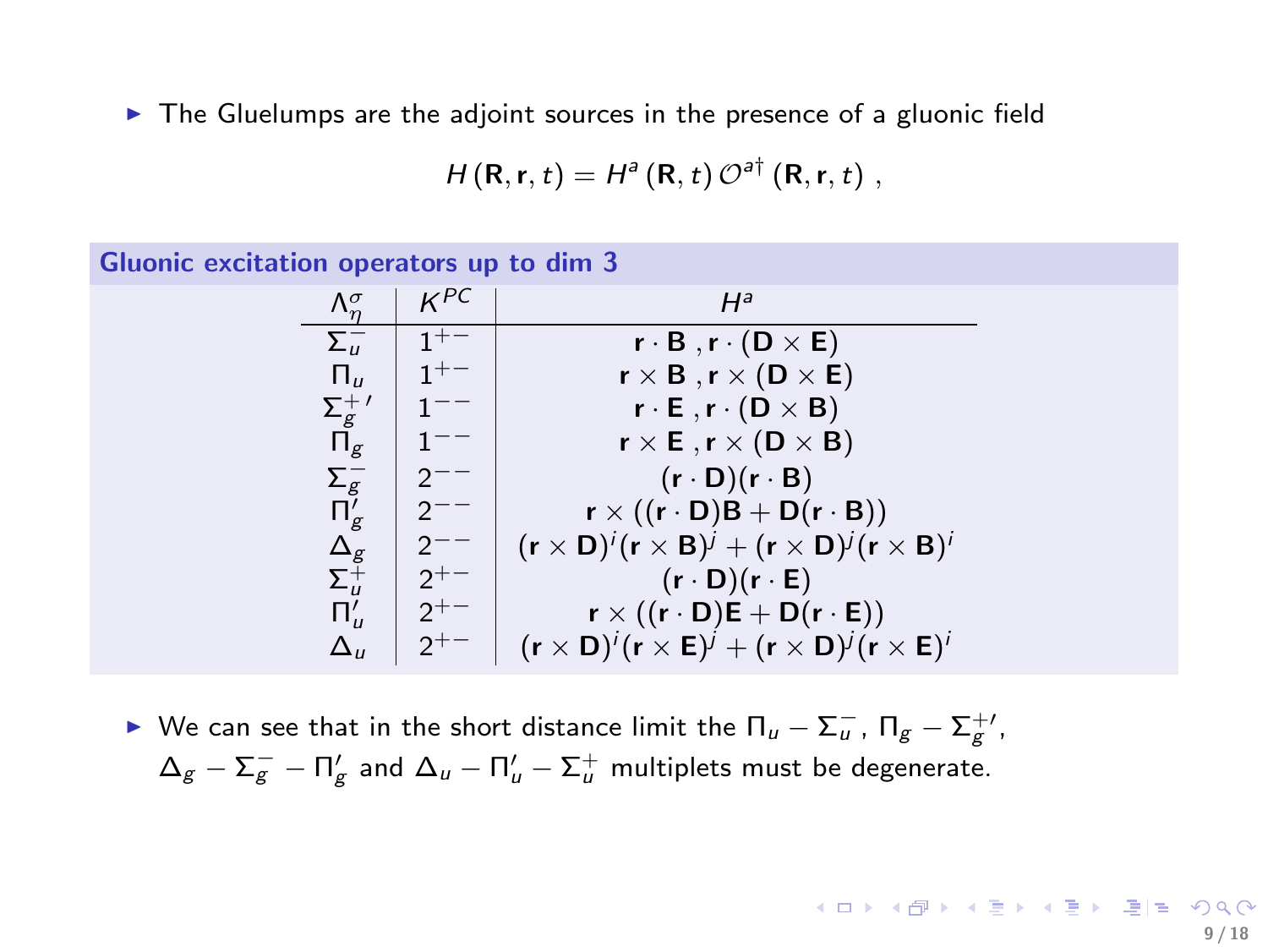### Hybrid Static energies

 $\blacktriangleright$  The hybrid static energy spectrum reads

$$
E_H=2m+V_H,
$$

with

$$
V_H = \lim_{T \to \infty} \frac{i}{T} \log \left\langle H^a(T/2) \mathcal{O}^a(T/2) H^b(-T/2) \mathcal{O}^b(-T/2) \right\rangle.
$$

 $\triangleright$  Up to next-to-leading order in the multipole expansion.

$$
V_H = V_o + \Lambda_H + b_H r^2,
$$

- $\triangleright \; V_o(r)$  is the octet potential, which can be computed in perturbation theory.
	- $\triangleright$  We work in the Renormalon Subtracted scheme which improves the convergence of the octet potential.
- $\blacktriangleright$   $\Lambda$ <sub>H</sub> corresponds to the gluelump mass.
	- $\blacktriangleright$  It is a non-perturbative quantity, that has been determined in the lattice.  $\Lambda^{RS}_{1^+ - } = 0.87(15)$  GeV Bali, Pineda 2004
	- $\triangleright$  It is the same for operators corresponding to different projections of the same gluonic operators.
- $\triangleright$   $b_{\text{H}}$  is a non-perturbative quantity.
	- $\triangleright$  We are going to fix it through a fit to the static energies lattice data.
	- $\triangleright$  Breaks the degeneracy of the potentials.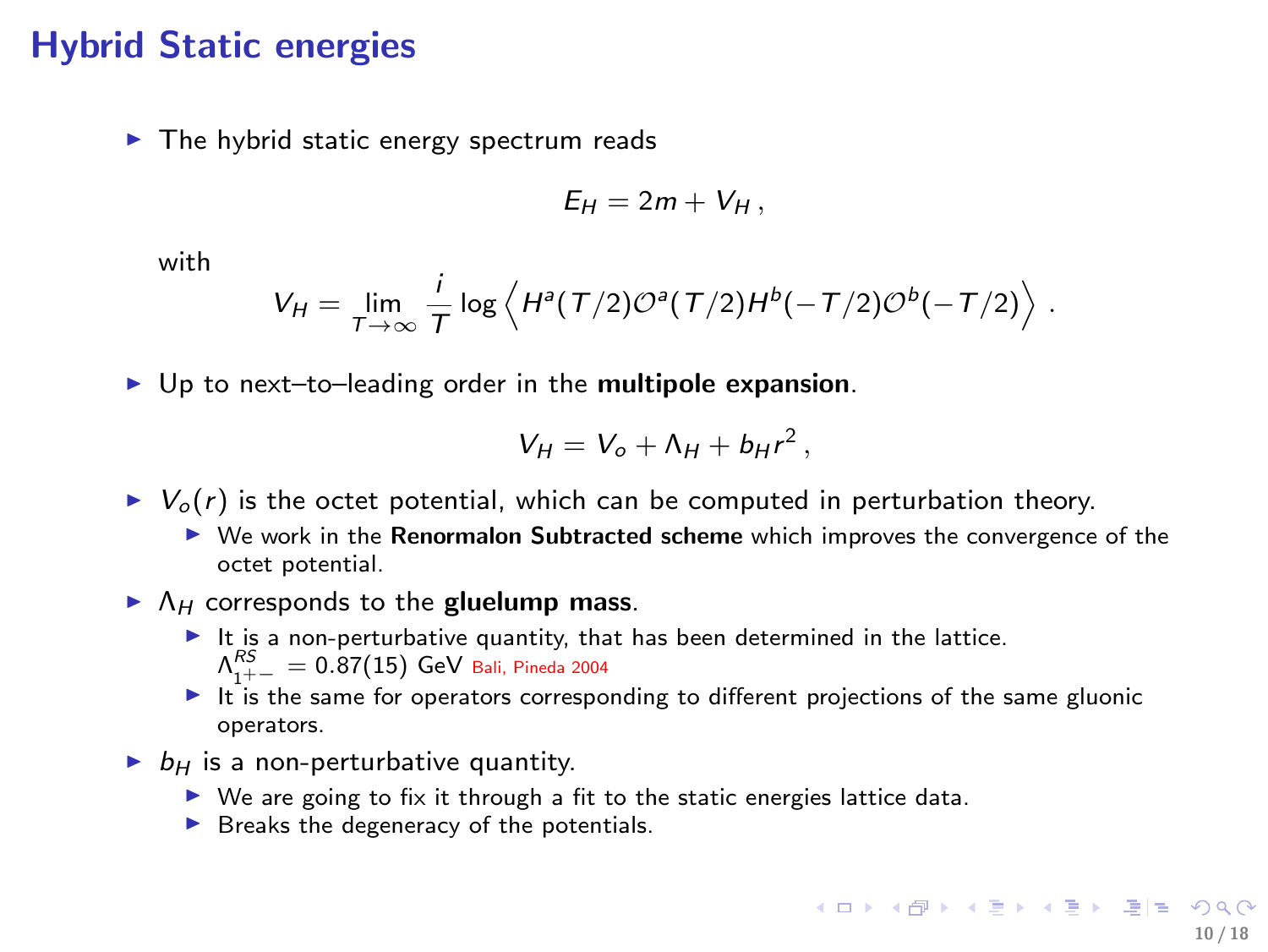# Static Hybrid potentials



 $V^{(0.5)}$ 

Lattice data fitted for the 
$$
r = 0 - 0.5
$$
 fm range,  $b_{\Sigma}^{(0.5)} = 1.112 \,\text{GeV} / \text{fm}^2$ ,  $b_{\Pi}^{(0.5)} = 0.110 \,\text{GeV} / \text{fm}^2$ .  
\n $c_{\text{BP}} = 0.105 \,\text{GeV}$ ,  $c_{\text{KJM}} = -0.471 \,\text{GeV}$ ,

#### $V^{(0.25)}$

- ►  $r \le 0.25$  fm: pNRQCD potential,  $b_{\Sigma}^{(0.25)} = 1.246 \,\text{GeV}/\text{fm}^2$ ,  $b_{\Pi}^{(0.25)} = 0.000 \,\text{GeV}/\text{fm}^2$ .
- ▶ r > 0.25 fm: phenomenological potential,  $V'(r) = \frac{a_1}{r} + \sqrt{a_2r^2 + a_3} + a_4$ .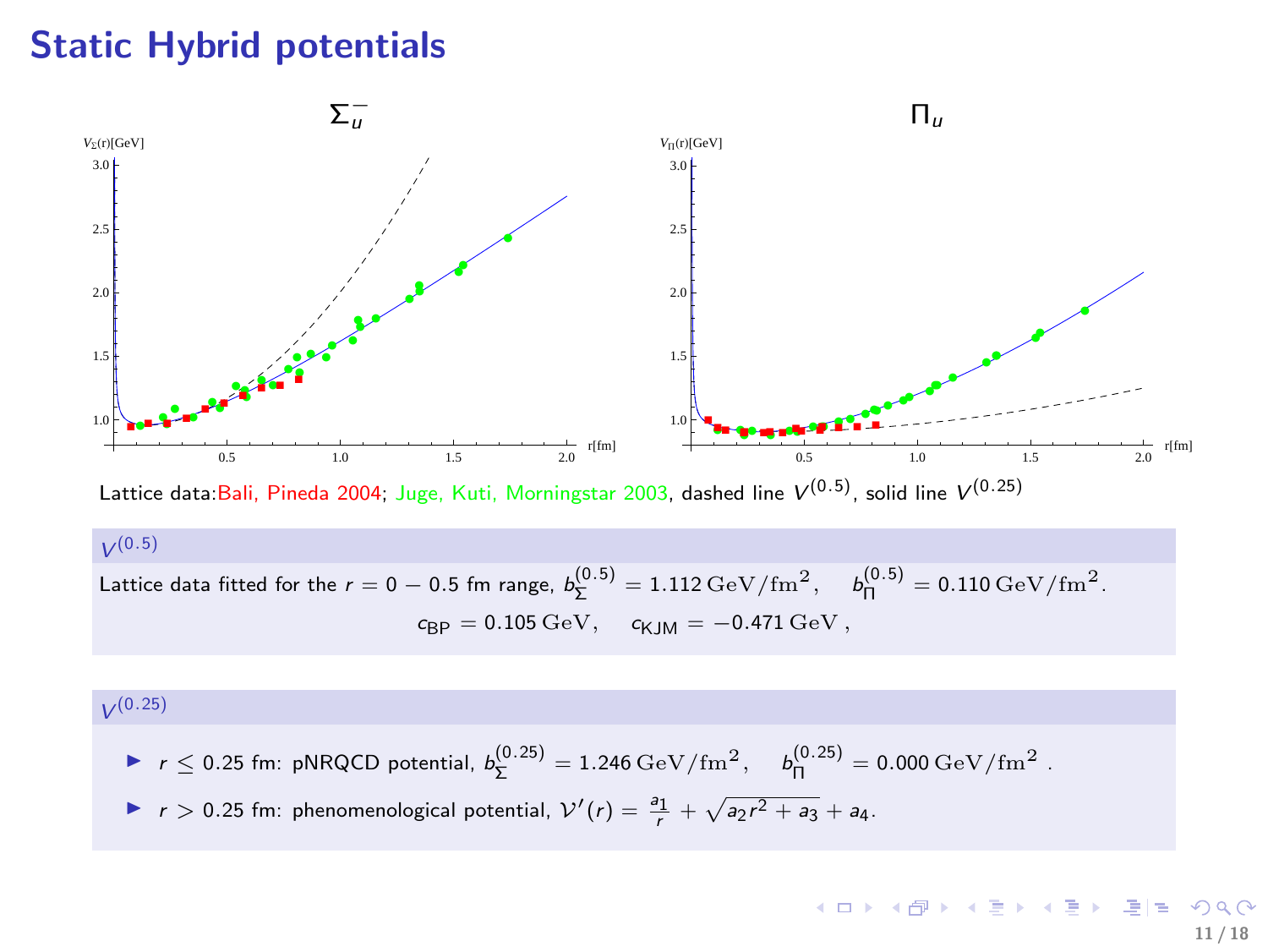# Hybrid state masses from  $V^{(0.5)}$

| GeV            | сē    |      |           | bē        |                |         |           | bb        |       |      |           |           |
|----------------|-------|------|-----------|-----------|----------------|---------|-----------|-----------|-------|------|-----------|-----------|
|                | $m_H$ | ı    | $E_{kin}$ | $P_{\Pi}$ | $m_H$          | 1,<br>r | $E_{kin}$ | $P_{\Pi}$ | $m_H$ | T    | $E_{kin}$ | $P_{\Pi}$ |
| H <sub>1</sub> | 4.05  | 0.29 | 0.11      | 0.94      | 7.40           | 0.31    | 0.08      | 0.94      | 10.73 | 0.36 | 0.06      | 0.95      |
| H'             | 4.23  | 0.27 | 0.20      | 0.91      | 7.54           | 0.30    | 0.16      | 0.91      | 10.83 | 0.36 | 0.11      | 0.92      |
| H <sub>2</sub> | 4.09  | 0.21 | 0.13      | 1.00      | 7.43           | 0.23    | 0.10      | 1.00      | 10.75 | 0.27 | 0.07      | 1.00      |
| $H'_2$         | 4.30  | 0.19 | 0.24      | 1.00      | $^{\prime}.60$ | 0.21    | 0.19      | 1.00      | 10.87 | 0.25 | 0.13      | 1.00      |
| $H_3$          | 4.69  | 0.37 | 0.42      | 0.00      | .92            | 0.42    | 0.34      | 0.00      | 11.09 | 0.50 | 0.23      | 0.00      |
| $H_4$          | 4.17  | 0.19 | 0.17      | 0.97      | .49            | 0.25    | 0.14      | 0.97      | 10.79 | 0.29 | 0.09      | 0.98      |
| $H_5$          | 4.20  | 0.17 | 0.18      | 1.00      | '.51           | 0.19    | 0.15      | 1.00      | 10.80 | 0.22 | 0.10      | 1.00      |

Solving the coupled Schrödinger equations we obtain

#### Consistency test:

- 1. The potentials describe the lattice data well up to  $r \lesssim 0.55 - 0.65$  fm which corresponds  $\langle 1/r \rangle \gtrsim 0.36 - 0.30$  GeV.
- 2. The multipole expansion requires  $\langle 1/r \rangle > E_{kin}$ .

 $\blacktriangleright$  Spin symmetry multiplets

| $H_1$          | $^{-},(0,1,2)^{-+}\}$   | $\Sigma_{\mu}^-$ , $\Pi_{\mu}$ |
|----------------|-------------------------|--------------------------------|
| H <sub>2</sub> | $\{1^{++}, (0,1,2)^+$   | П.,                            |
| $H_3$          | $\{0^{++}, 1^{+-}\}$    | $\Sigma_{\mu}$                 |
| $H_4$          | $\{2^{++}, (1,2,3)\}$   | $\Sigma_u^-$ , $\Pi_u$         |
| Hҕ             | $\{2^{--}, (1, 2, 3)\}$ |                                |

K ロ > K 何 > K 경 > K 경 > (경)는 K 9 Q O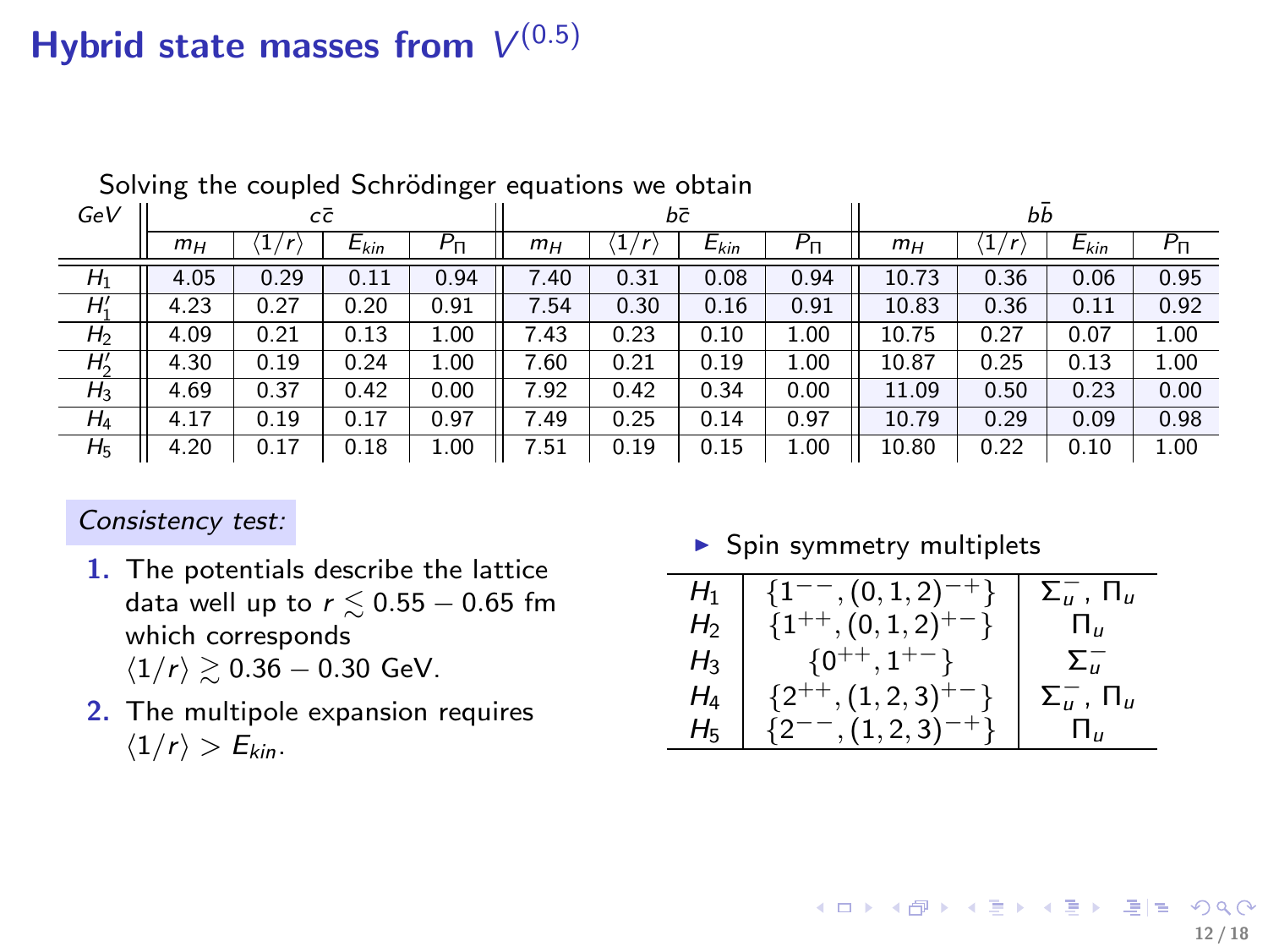# Hybrid state masses from  $V^{(0.25)}$

| solving the coupled sembanger equations we obtain |       |          |           |           |       |                           |           |           |       |                                     |           |           |
|---------------------------------------------------|-------|----------|-----------|-----------|-------|---------------------------|-----------|-----------|-------|-------------------------------------|-----------|-----------|
| GeV                                               | сē    |          |           | bē        |       |                           |           | bb        |       |                                     |           |           |
|                                                   | $m_H$ | 1<br>'n. | $E_{kin}$ | $P_{\Pi}$ | $m_H$ | 1,<br>$\langle r \rangle$ | $E_{kin}$ | $P_{\Pi}$ | $m_H$ | $\left  \frac{1}{2} \right $<br>'r' | $E_{kin}$ | $P_{\Pi}$ |
| $H_1$                                             | 4.15  | 0.42     | 0.16      | 0.82      | 7.48  | 0.46                      | 0.13      | 0.83      | 10.79 | 0.53                                | 0.09      | 0.86      |
| $\overline{H}'$                                   | 4.51  | 0.34     | 0.34      | 0.87      | 7.76  | 0.38                      | 0.27      | 0.87      | 10.98 | 0.47                                | 0.19      | 0.87      |
| H <sub>2</sub>                                    | 4.28  | 0.28     | 0.24      | 1.00      | 7.58  | 0.31                      | 0.19      | 1.00      | 10.84 | 0.37                                | 0.13      | 1.00      |
| $H'_2$                                            | 4.67  | 0.25     | 0.42      | 1.00      | 7.89  | 0.28                      | 0.34      | 1.00      | 11.06 | 0.34                                | 0.23      | 1.00      |
| $H_3$                                             | 4.59  | 0.32     | 0.32      | 0.00      | 7.85  | 0.37                      | 0.27      | 0.00      | 11.06 | 0.46                                | 0.19      | 0.00      |
| $H_4$                                             | 4.37  | 0.28     | 0.27      | 0.83      | 7.65  | 0.31                      | 0.22      | 0.84      | 10.90 | 0.37                                | 0.15      | 0.87      |
| H <sub>5</sub>                                    | 4.48  | 0.23     | 0.33      | 1.00      | 7.73  | 0.25                      | 0.27      | 1.00      | 10.95 | 0.30                                | 0.18      | 1.00      |
| $H_6$                                             | 4.57  | 0.22     | 0.37      | 0.85      | 7.82  | 0.25                      | 0.30      | 0.87      | 11.01 | 0.30                                | 0.20      | 0.89      |
| H <sub>7</sub>                                    | 4.67  | 0.19     | 0.43      | 1.00      | 7.89  | 0.22                      | 0.35      | 1.00      | 11.05 | 0.26                                | 0.24      | 1.00      |

÷,

Solving the coupled Schrödinger equations we obtain

#### Consistency test:

1. The multipole expansion requires  $\langle 1/r \rangle > E_{kin}$ .

#### Conclusion:

- $\blacktriangleright$   $V^{(0.25)}$  yields more consistent results.
- ▶ As expected the Born–Oppenheimer program works better in bottomonium than charmonium

 $\blacktriangleright$  Spin symmetry multiplets

| $H_1$          | $\{1^{--}, (0,1,2)^{-+}\}$   | $\Sigma_u^-$ , $\Pi_u$       |
|----------------|------------------------------|------------------------------|
| H <sub>2</sub> | $\{1^{++}, (0,1,2)^{+-}\}$   | Ш                            |
| $H_3$          | $\{0^{++}, 1^{+-}\}$         | $\Sigma_{\mu}^{-}$           |
| $H_4$          | $\{2^{++}, (1,2,3)^{+-}\}$   | $\Sigma_u^-$ , $\Pi_u$       |
| $H_{5}$        | $\{2^{--}, (1, 2, 3)^{-+}\}$ | П.,                          |
| H6             | $\{3^{--}, (2,3,4)^{-+}\}$   | $\Sigma_u^-$ , $\Pi_u$       |
| H7             | $\{3^{++}, (2,3,4)^{+-}\}$   | $\Pi_{\scriptscriptstyle H}$ |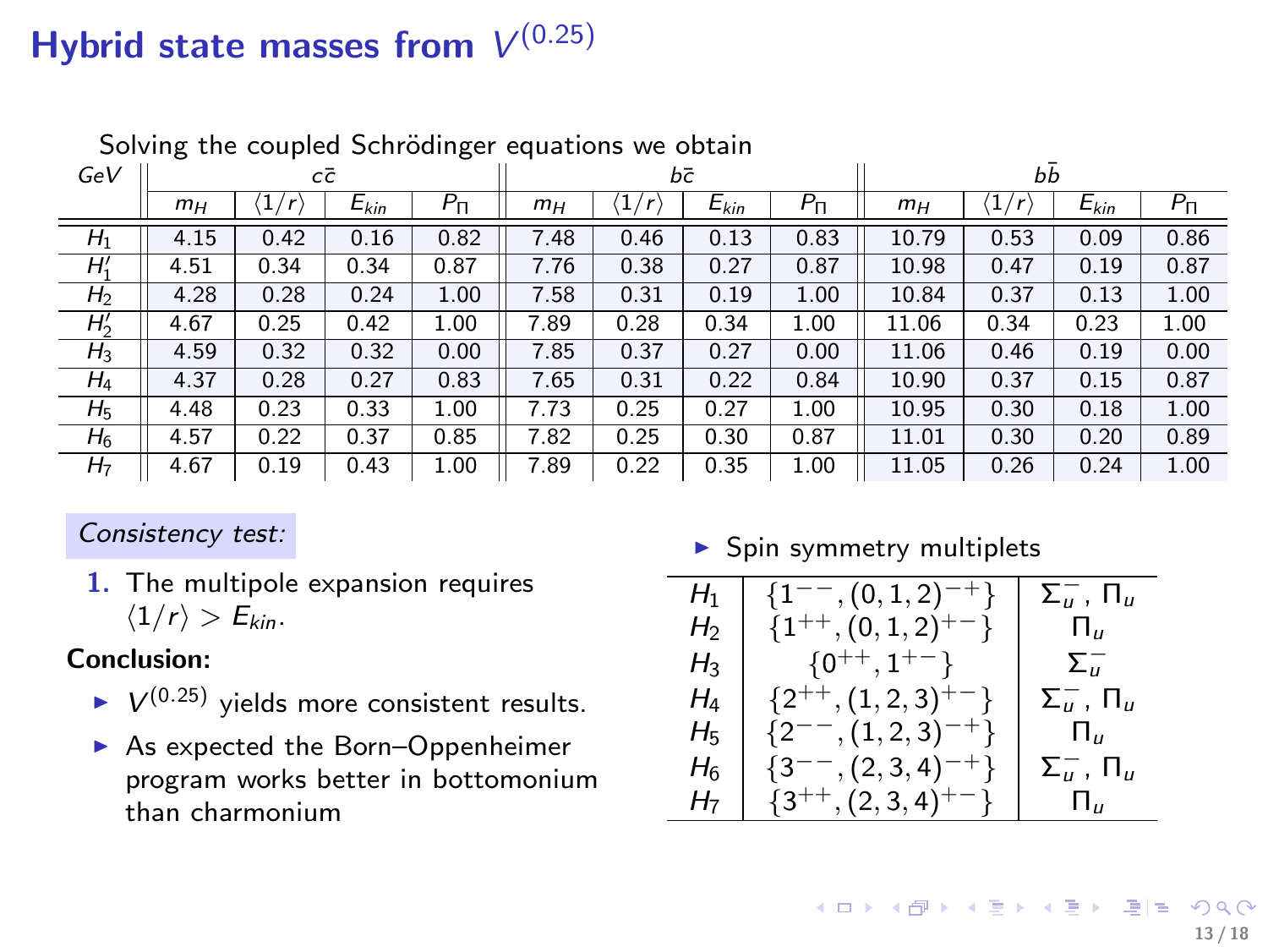# Λ–doubling effect

- In Braaten et al 2014 a similar procedure was followed to obtain the hybrid masses.
- $\triangleright$  No Λ-doubling effect mixing terms where included, and phenomenological potentials fitting the lattice data.
- $\triangleright$  We can compare the results to estimate the size of the  $\Lambda$ -doubling effect.



Charmonium sector

<span id="page-13-0"></span>Braaten et al 2014 results plotted in dashed lines.

The mixing lower the mass o f the  $H_1(H_4)$  multiplet with respect to  $H_2(H_4)$ .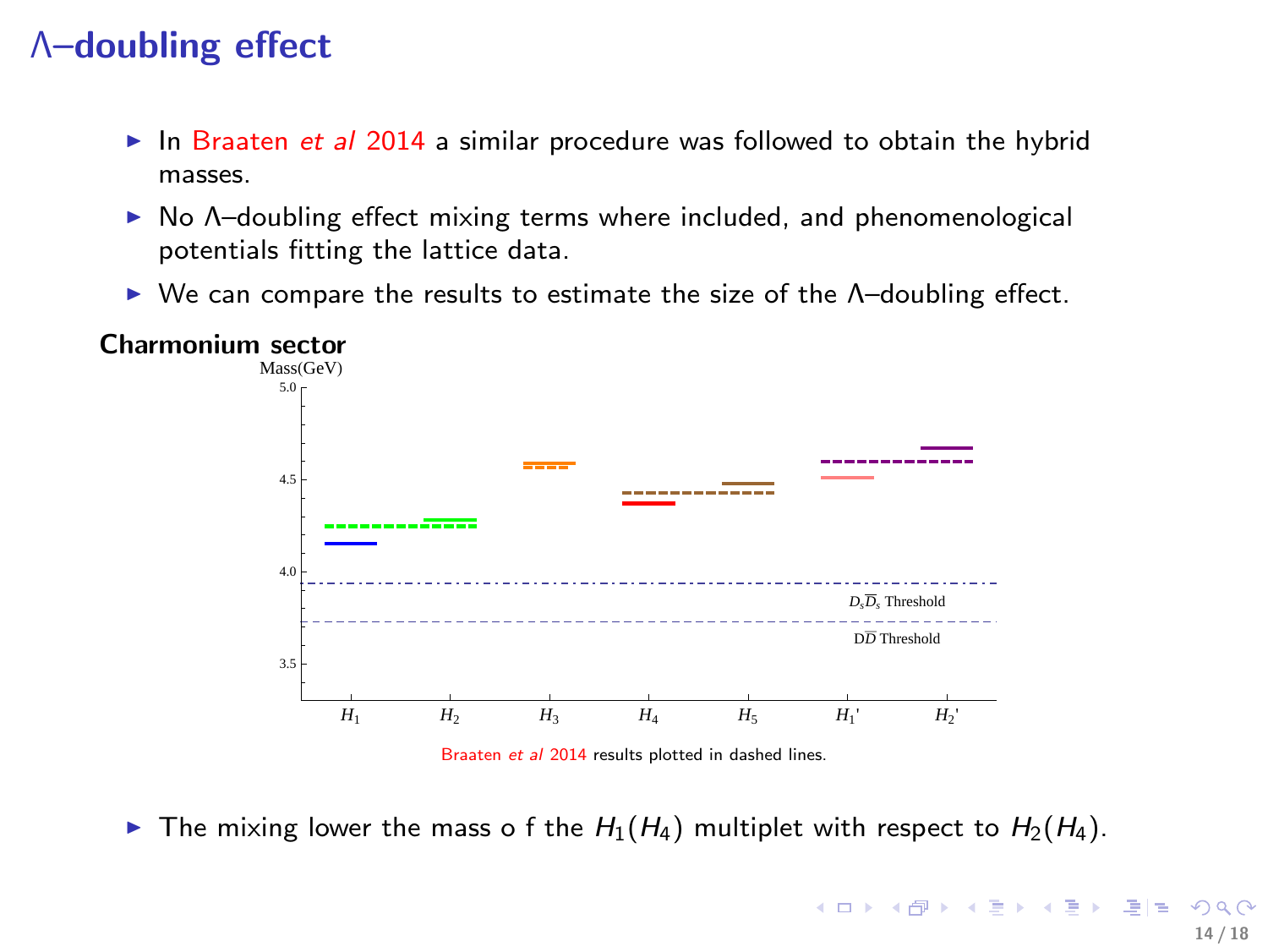### Identification with experimental states

Most of the candidates have  $1^{--}$  or  $0^{++}/2^{++}$  since the main observation channels are production by  $e^+e^-$  or  $\gamma\gamma$  annihilation respectively.

- *H***<sup>1</sup>** *H***<sup>4</sup>** *H*<sup>2</sup> *H***1'** D*D* Threshold *DsD<sup>s</sup>* Threshold  $Y(4008)$ [1<sup>--1</sup>]  $Y(4220)[1^{--}]$  $Y(4260)[1^{--}]$  $Y(4140)[??^+]$  $X(4160)[??^+]$  $X(4350)[0/2^{++}]$   $X(4360)[1$  $X(4630)[1^{--}]$  $^{-1}$  Y(4660)[1<sup>--</sup>] 3.2 3.4 3.6 3.8 4.0 4.2 4.4 4.6 Mass(GeV)
- ▶ Charmonium states (Belle, CDF, BESIII, Babar):

► Bottomonium states:  $Y_b(10890)[1^{--}]$ ,  $m = 10.8884 \pm 3.0$  (Belle). Possible  $H_1$ 

<span id="page-14-0"></span>candidate,  $m_{H_1} = 10.79 \pm 0.15$ .

However, except for  $Y(4220)$ , all other candidates observed decay modes violate Heavy Quark Spin Symmetry.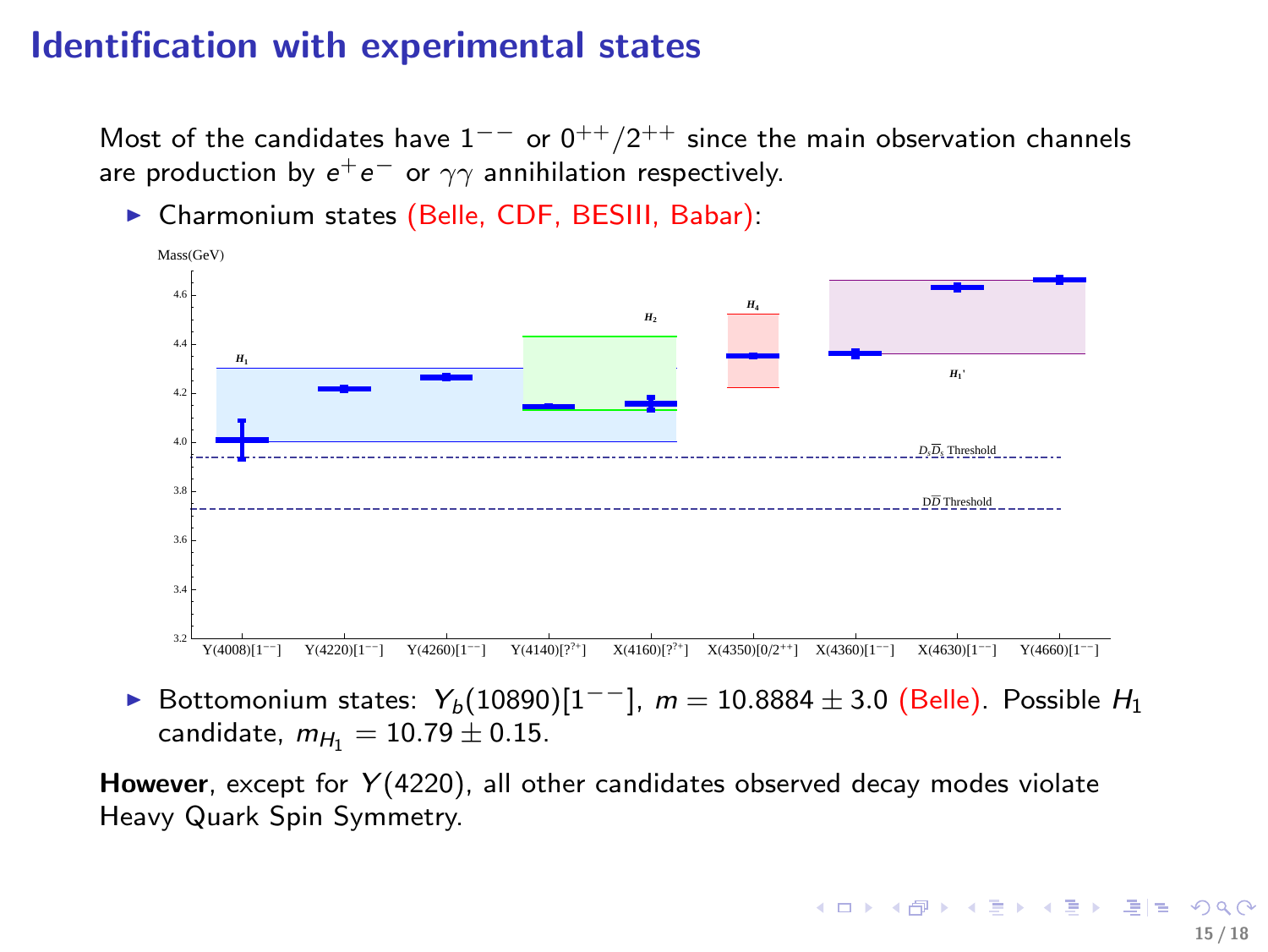# Comparison with direct lattice computations

#### Charmonium sector

- $\triangleright$  Calculations done by the Hadron Spectrum Collaboration using unquenched lattice QCD with a pion mass of 400 MeV. Liu et all 2012
- $\blacktriangleright$  They worked in the constituent gluon picture, which consider the multiplets  $H_2$ ,  $H_3$ ,  $H_4$  as part of the same multiplet.
- $\blacktriangleright$  Their results are given with the  $\eta_c$  mass subtracted.



Error bands take into account the uncertainty on the gluelump mass  $\pm 0.15$  GeV

| Split (GeV)          | Liu  | $V^{(0.25)}$ |
|----------------------|------|--------------|
| $\delta m_{H_2-H_1}$ | 0.10 | 0.13         |
| $\delta m_{H_4-H_1}$ | 0.24 | 0.22         |
| $\delta m_{H_4-H_2}$ | 0.13 | 0.09         |
| $\delta m_{H_3-H_1}$ | 0.20 | 0.44         |
| $\delta m_{H_3-H_2}$ | 0.09 | 0.31         |

- Our masses are  $0.1 0.14$  GeV lower except the for the  $H_3$  multiplet, which is the only one dominated by  $\overline{\Sigma}_u^-$ .
- <span id="page-15-0"></span> $\triangleright$  Good agreement with the mass gaps between multiplets, in particular the Λ-dou[blin](#page-14-0)[g e](#page-16-0)[ff](#page-14-0)[ect](#page-15-0)  $(\delta m_{H_2-H_1}$  $(\delta m_{H_2-H_1}$  $(\delta m_{H_2-H_1}$  $(\delta m_{H_2-H_1}$  $(\delta m_{H_2-H_1}$  $(\delta m_{H_2-H_1}$  $(\delta m_{H_2-H_1}$ [\).](#page-16-0)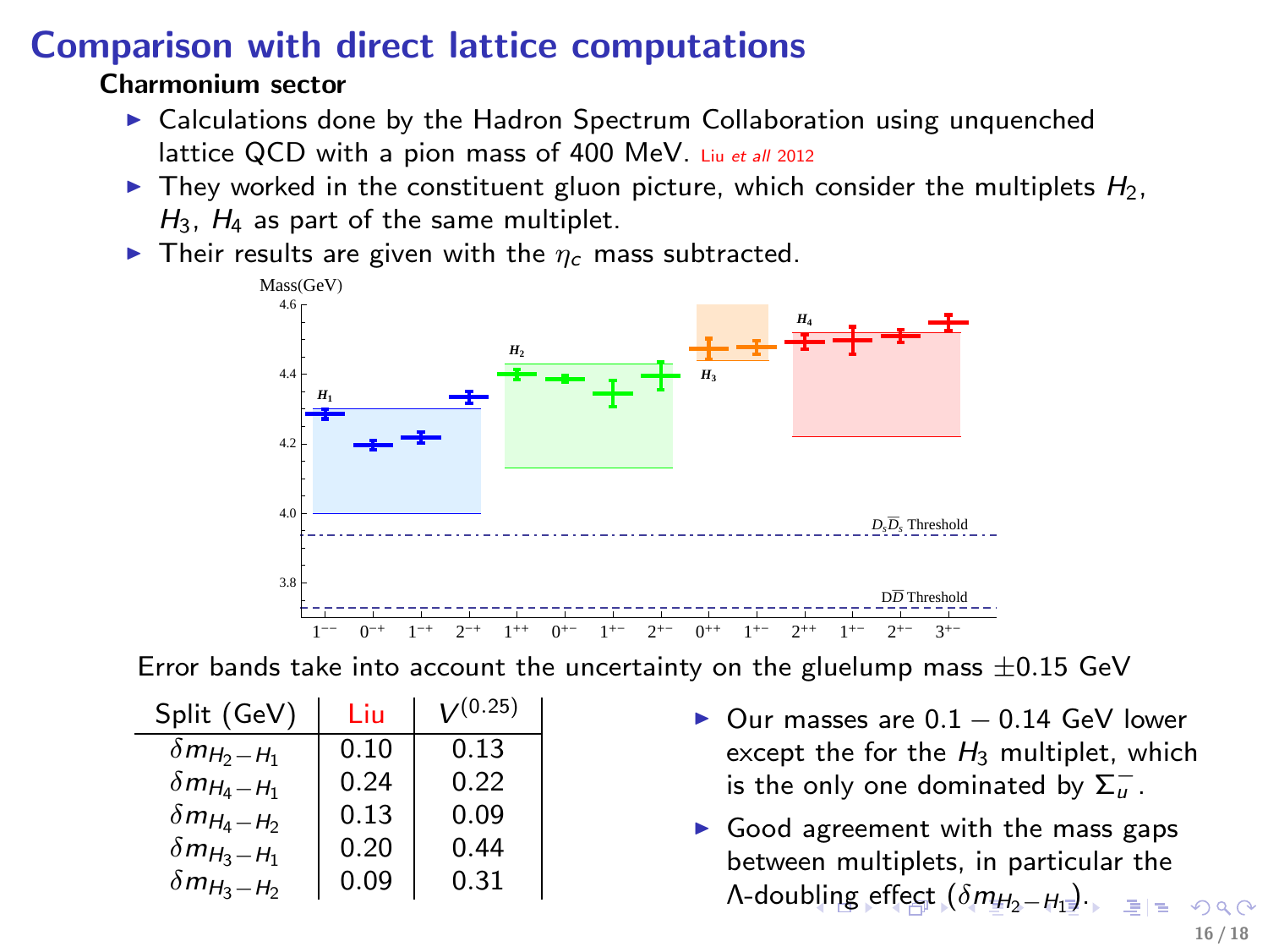# **Conclusions**

- $\triangleright$  We have computed the heavy hybrid masses using a QCD analog of the Born-Oppenheimer approximation including the Λ–doubling terms by using coupled Schröringer equations.
- $\triangleright$  The static energies have been obtained combining pNRQCD for short distances and lattice data for long distances.
- A large set of masses for spin symmetry multiplets for  $c\bar{c}$ ,  $b\bar{c}$  and  $b\bar{b}$  has been obtained.
- $\triangleright$  Λ-doubling effect lowers the mass of the multiplets generated by a mix of static energies, the same pattern is observed in direct lattice calculations and QCD sum rules.
- ▶ Mass gaps between multiplets in good agreement with direct lattice computations, but the absolute values are shifted.
- Several experimental candidates for Charmonium hybrids belonging to the  $H_1$ ,  $H_2$ ,  $H_4$  and  $H'_1$  multiplets.
- <span id="page-16-0"></span> $\triangleright$  One experimental candidate to the bottomonium  $H_1$  multiplet.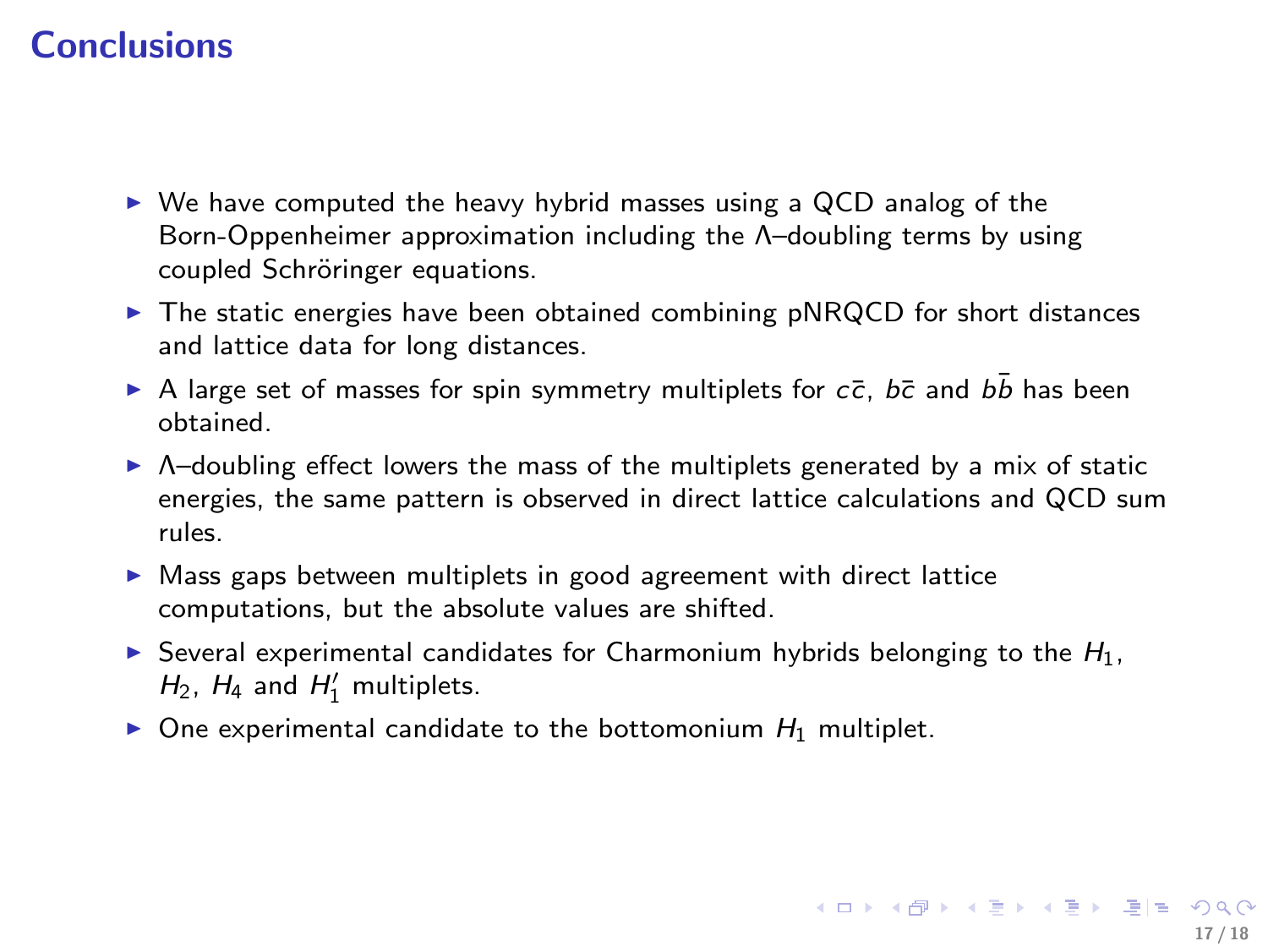Thank you for your attention

<span id="page-17-0"></span>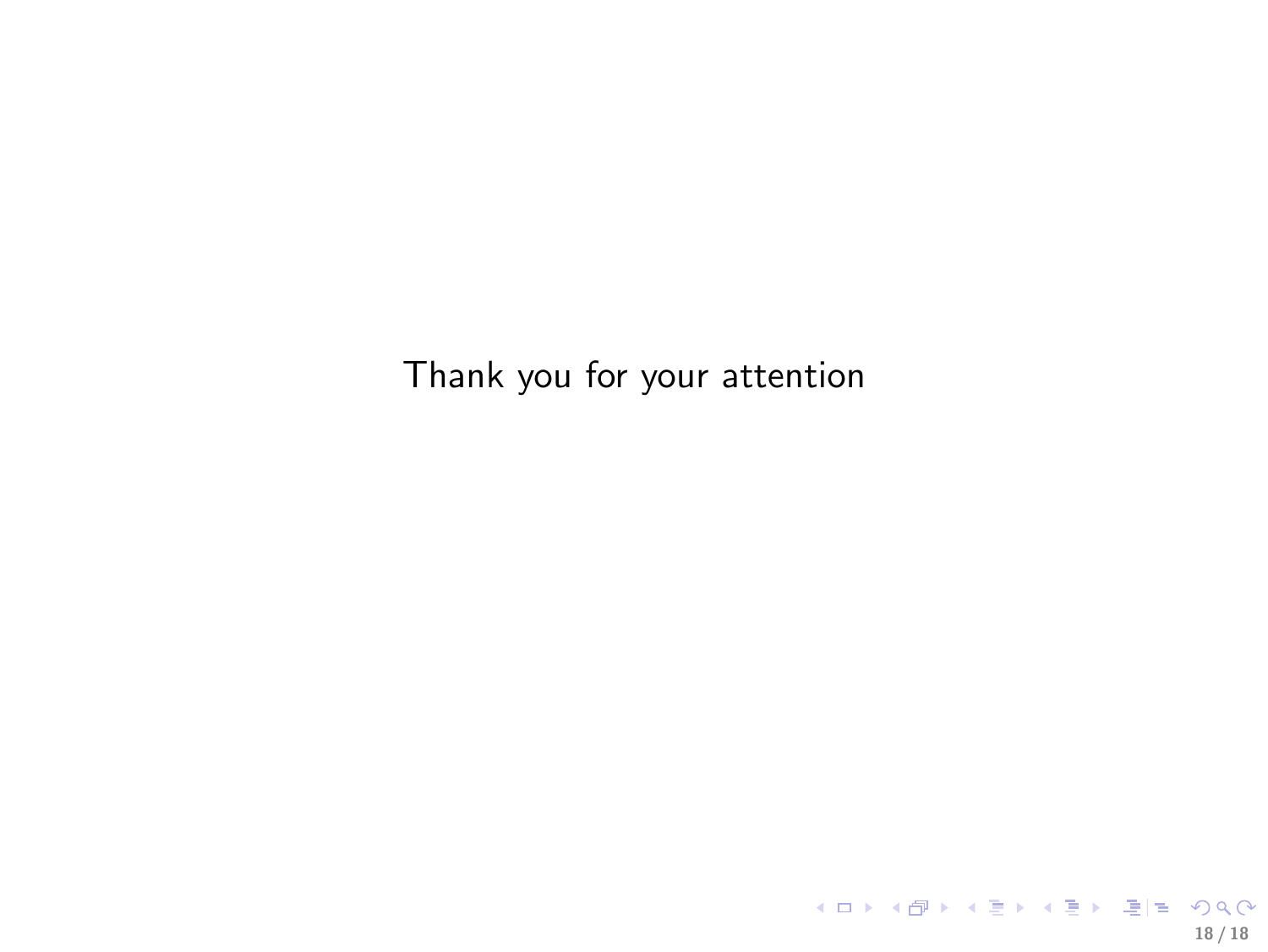# Λ–doubling effect



<span id="page-18-0"></span>Braaten et al 2014 results plotted in dashed lines.

The mixing lowers the mass of the  $H_1(H_4)$  multiplet with respect to  $H_2(H_4)$ .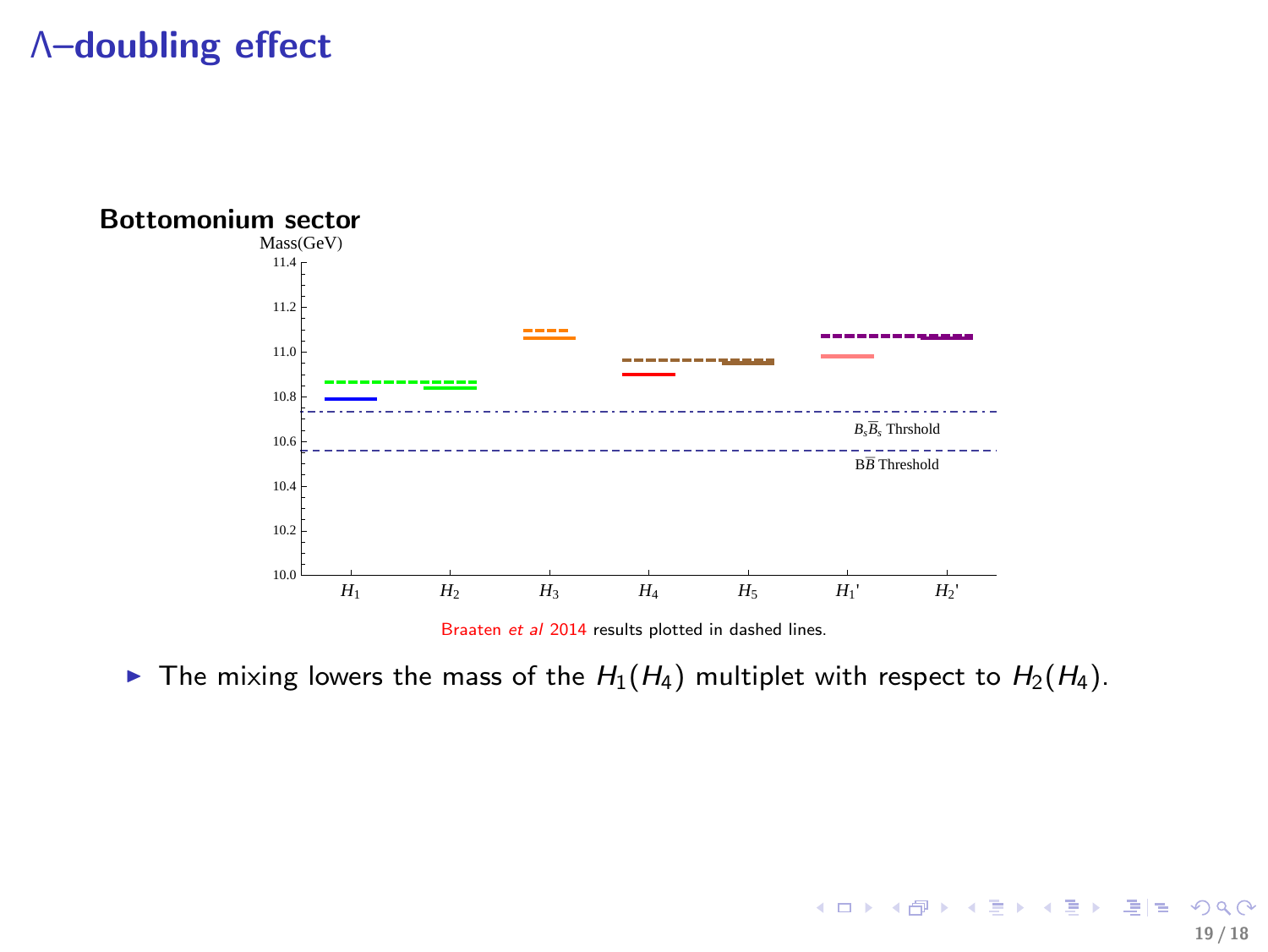# Comparison with direct lattice computations

#### Bottomonium sector

- ► Calculations done by Juge, Kuti, Morningstar 1999 and Liao, Manke 2002 using quenched lattice QCD.
- ▶ Juge, Kuti, Morningstar 1999 included no spin or relativistic effects.
- $\blacktriangleright$  Liao, Manke 2002 calculations are fully relativistic.



Error bands take into account the uncertainty on the gluelump mass  $\pm 0.15$  GeV

| Split (GeV)                 | JKM  | V(0.25) |
|-----------------------------|------|---------|
| $\delta m_{H_2-H_1}$        | 0.04 | 0.05    |
| $\delta m_{H_3-H_1}$        | 0.33 | 0.27    |
| $\delta m_{H_3-H_2}$        | 0.30 | 0.22    |
| $\delta m_{H^\prime_1-H_1}$ | 0.42 | 0.19    |

- Our masses are 0.15 0.25 GeV lower except the for the  $H'_1$  multiplet, which is larger by 0.36 GeV.
- <span id="page-19-0"></span> $\blacktriangleright$  Good agreement with the mass gaps between multiplets, in particular the Λ-dou[blin](#page-18-0)[g e](#page-20-0)[ff](#page-18-0)[ect](#page-19-0)  $(\delta m_{H_2-H_1}$  $(\delta m_{H_2-H_1}$  $(\delta m_{H_2-H_1}$  $(\delta m_{H_2-H_1}$  $(\delta m_{H_2-H_1}$  $(\delta m_{H_2-H_1}$  $(\delta m_{H_2-H_1}$ ).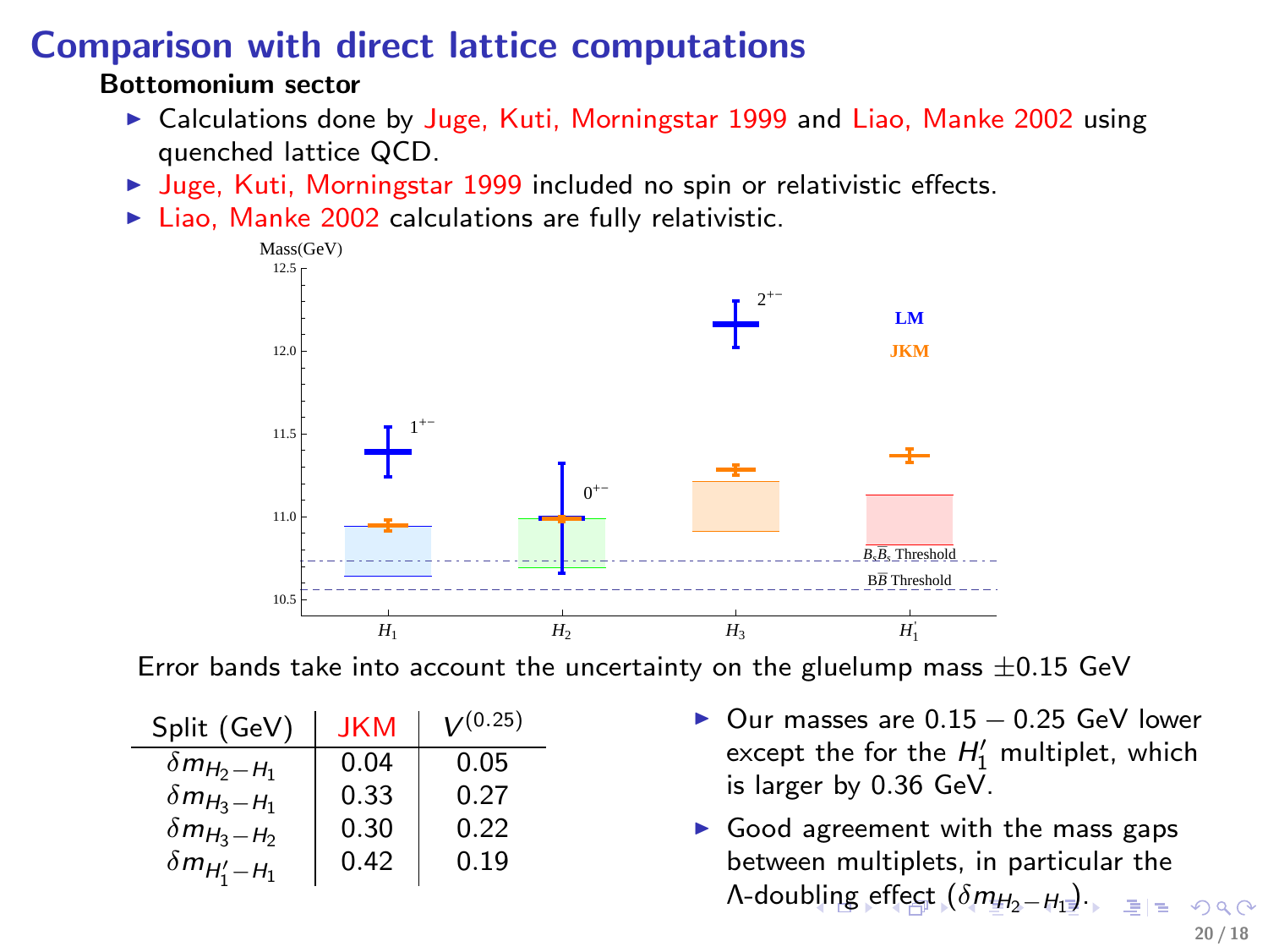# Comparison with QCD sum rules

- $\triangleright$  A recent analysis of QCD sum rules for hybrid operators has been performed by Chen et al 2013, 2014 for  $b\bar{b}$  and  $c\bar{c}$  hybrids, and  $b\bar{c}$  hybrids respectively.
- $\triangleright$  Correlation functions and spectral functions were computed up to dimension six condensates which stabilized the mass predictions compared to previous calculations which ony included up to dimension 4 condensates.



Charmonium sector Chen et al 2013

Error bands take into account the uncertainty on the gluelump mass  $\pm 0.15$  GeV

- $\triangleright$  The spin average of the  $H_1$  multiplet is 0.4 GeV lower than our mass.
- $H_2$ ,  $H_3$  and  $H_4$  multiplets are incomplete.
- <span id="page-20-0"></span>Large uncertainties compared to direct lattice calculations.